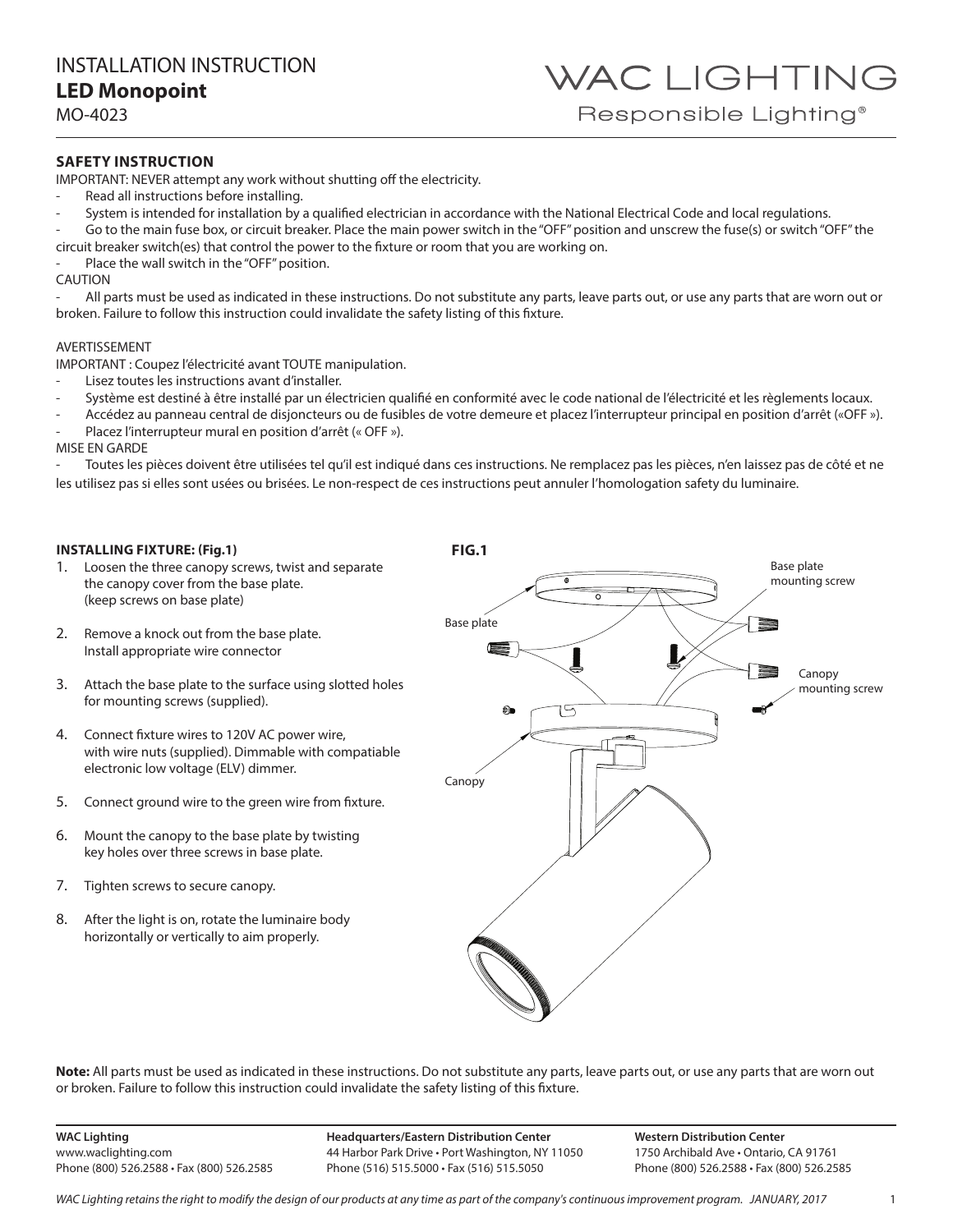INSTALLATION INSTRUCTION **LED Monopoint** 

MO-4023

### **BEAM ANGLE ADJUSTMENT : (Fig.3)**

- 1. Hold fixture body with one hand and front cap with another.
- 2. Grip the front cap with two fingers and rotate it gently clockwise or counter clockwise until desired beam angle is achieved.
- 3. Cease rotation when you feel resistance as beam angle is reaching its minimum or maximum

### **Fig.3**



### **ACCESSORIES:**

- 1. With fixture powered off and front cap facing toward you, rotate the front cap clockwise just passed the position you feel a "click" (**Fig. 4**)
- 2. Gently, while holding fixture body secure, rock front cap assembly back and forth while pulling it away from fixture body to remove front cap assembly (**Fig. 5**)

**Fig.4**







**WAC Lighting** www.waclighting.com Phone (800) 526.2588 • Fax (800) 526.2585

**Headquarters/Eastern Distribution Center** 44 Harbor Park Drive • Port Washington, NY 11050 Phone (516) 515.5000 • Fax (516) 515.5050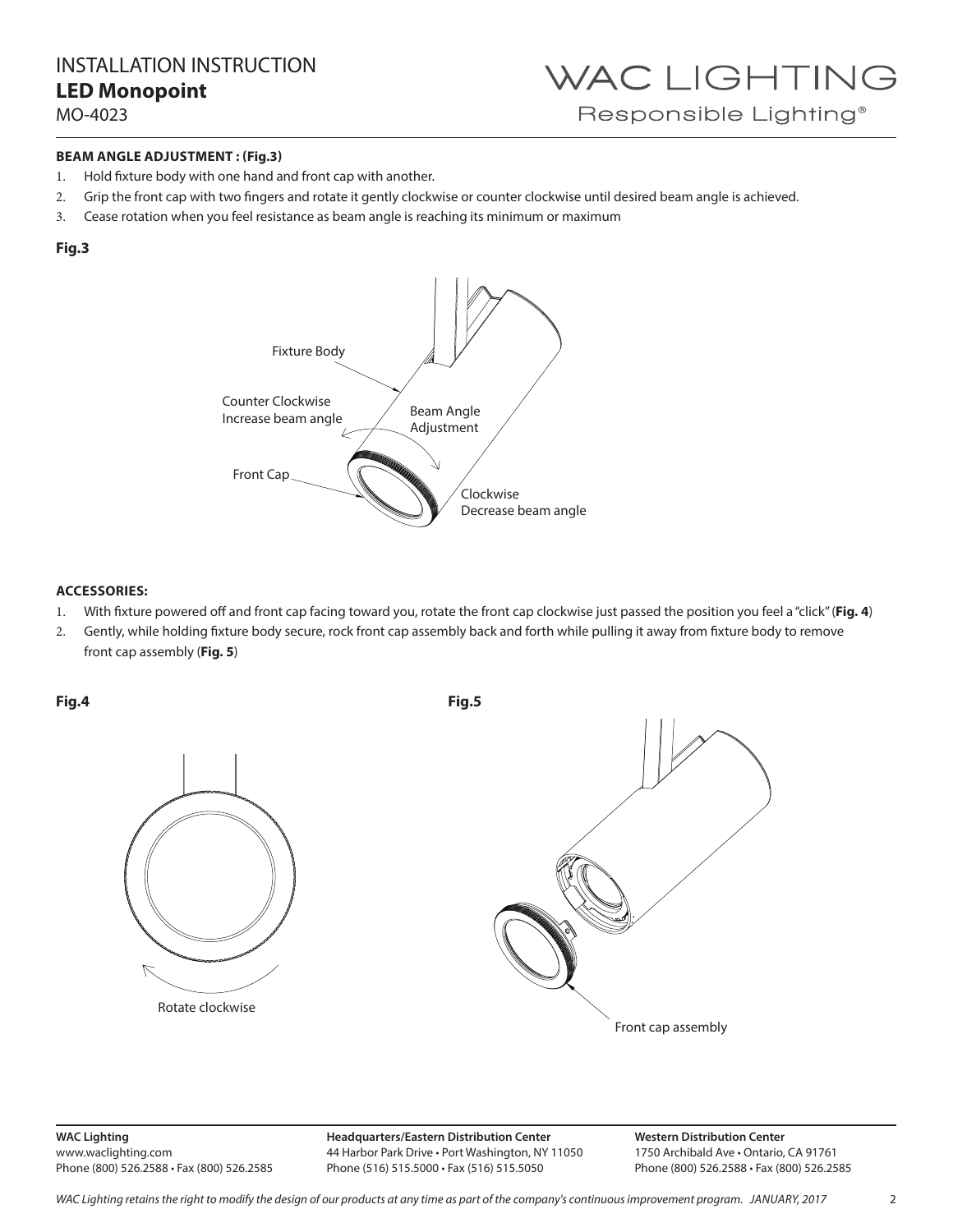## INSTALLATION INSTRUCTION **LED Monopoint**

MO-4023

# WAC LIGHTING Responsible Lighting®

### **ACCESSORIES:**

3. Use a flat-tip-screwdriver to remove the accessory holder by rotating it counter clockwise. (**Fig. 6**)

### **Fig.6**



4. Fixture accommodates one lens and one glare control accessory. Refer to spec sheet for list of compatible accessories. Install accessories between the front cap and accessory holder. Tighten accessory holder after accessories are installed. (**Fig.7**)

**Fig.7**



**WAC Lighting** www.waclighting.com Phone (800) 526.2588 • Fax (800) 526.2585 **Headquarters/Eastern Distribution Center** 44 Harbor Park Drive • Port Washington, NY 11050 Phone (516) 515.5000 • Fax (516) 515.5050